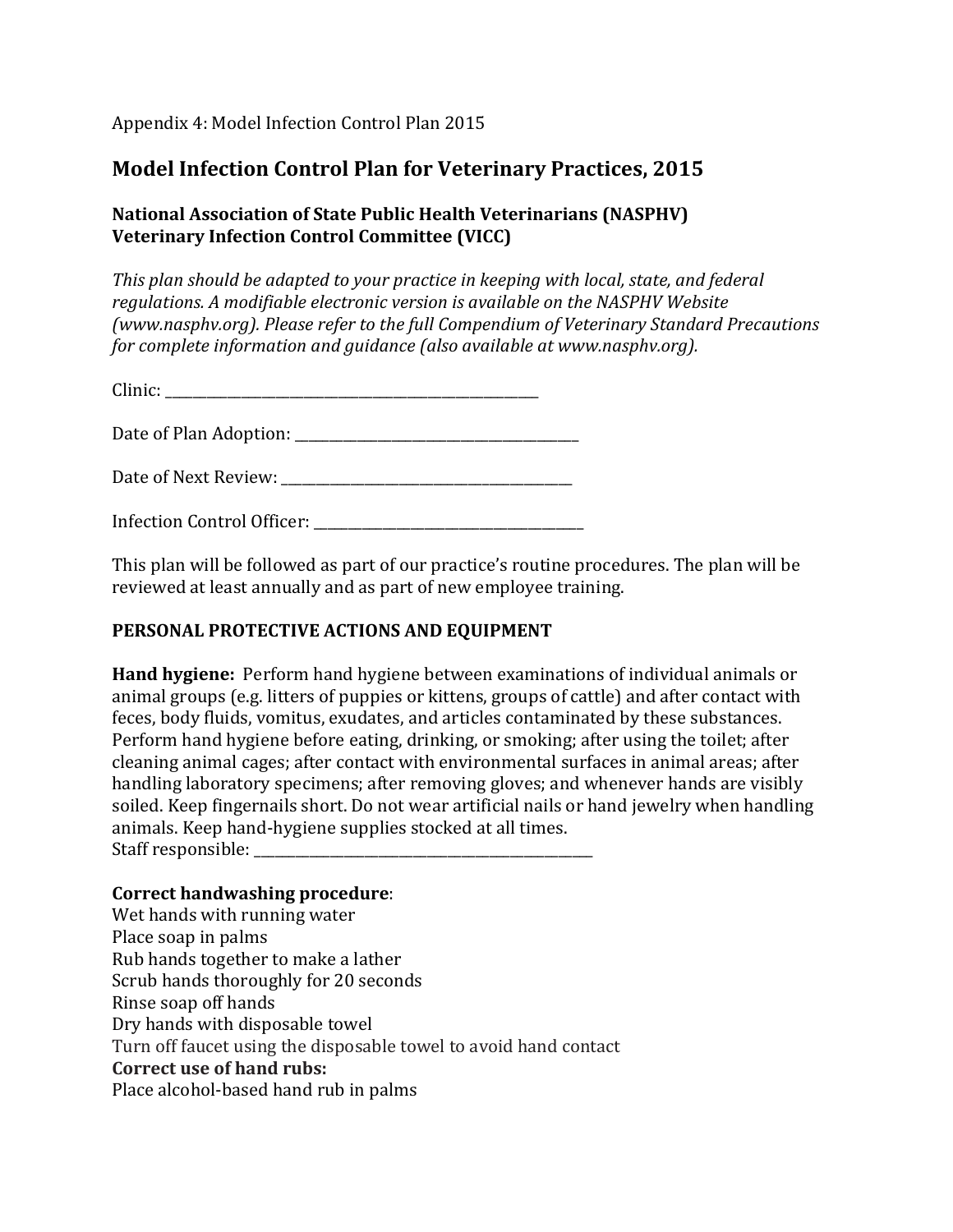Apply to all surfaces of hands Rub hands together until dry

**Gloves:** Gloves are not necessary when examining or handling healthy animals. Wear gloves when touching feces, body fluids, vomitus, exudates, and non-intact skin. Wear gloves for dentistry, resuscitations, necropsies, and obstetrical procedures; when cleaning cages, litter boxes, and environmental surfaces and equipment in animal areas; when handling dirty laundry; when handling diagnostic specimens (eg, urine, feces, aspirates, or swabs); and when handling an animal with a suspected infectious disease. Wear gloves if you have wounds or compromised skin integrity of the hands. Change gloves between examination of individual animals or animal groups (eg, a litter of puppies), between dirty and clean procedures performed on the same patient, and when torn. Gloves should be removed promptly and disposed of after use. Disposable gloves should not be washed and reused. Hands should be washed immediately after glove removal.

**Facial protection:** Use a face shield, or goggles worn with a surgical mask whenever splashes or sprays are likely to occur. Wear facial protection for the following procedures: lancing abscesses, flushing wounds, dentistry, nebulization, suctioning, lavage, obstetrical procedures, and necropsies.

**Respiratory tract protection:** Use a molded particulate respirator (N95, N99) when exposure to airborne pathogens is likely. Use respiratory protection under the supervision of a veterinarian and following OSHA regulations. Training and fit testing are required for their use.

**Protective outerwear:** Wear a protective outer garment such as a laboratory coat, smock, non-sterile gown, or coveralls when attending animals and when conducting cleaning chores in animal areas. Protective outerwear should be changed after handling an animal with a known or suspected infectious disease, after working in an isolation room, after performing a necropsy or other high-risk procedure, and whenever soiled. Impermeable outwear should be worn during obstetric procedures and necropsies, and whenever substantial splashes or large quantities of body fluids may be encountered. Shoes or boots should have thick soles and closed toes and be impermeable to water and easily cleaned. Disposable shoe covers or washable boots should be worn when heavy quantities of infectious materials are expected. Garments should be changed and laundered daily, and whenever they become visibly soiled or contaminated. Coveralls should be changed and boots cleaned between farm premises/facilities/locations/herds. Protective outerwear should not be worn outside of the work environment. Keep clean outer garments available at all times.

Staff responsible:

## **PROTECTIVE ACTIONS DURING VETERINARY PROCEDURES**

**Patient Intake:** Place animals that have neurologic signs, diarrhea, respiratory signs, fever, infected wounds, chronic infections, or a known exposure to an infectious agent directly into a designated exam or isolation room. Bring them in a side entrance if possible.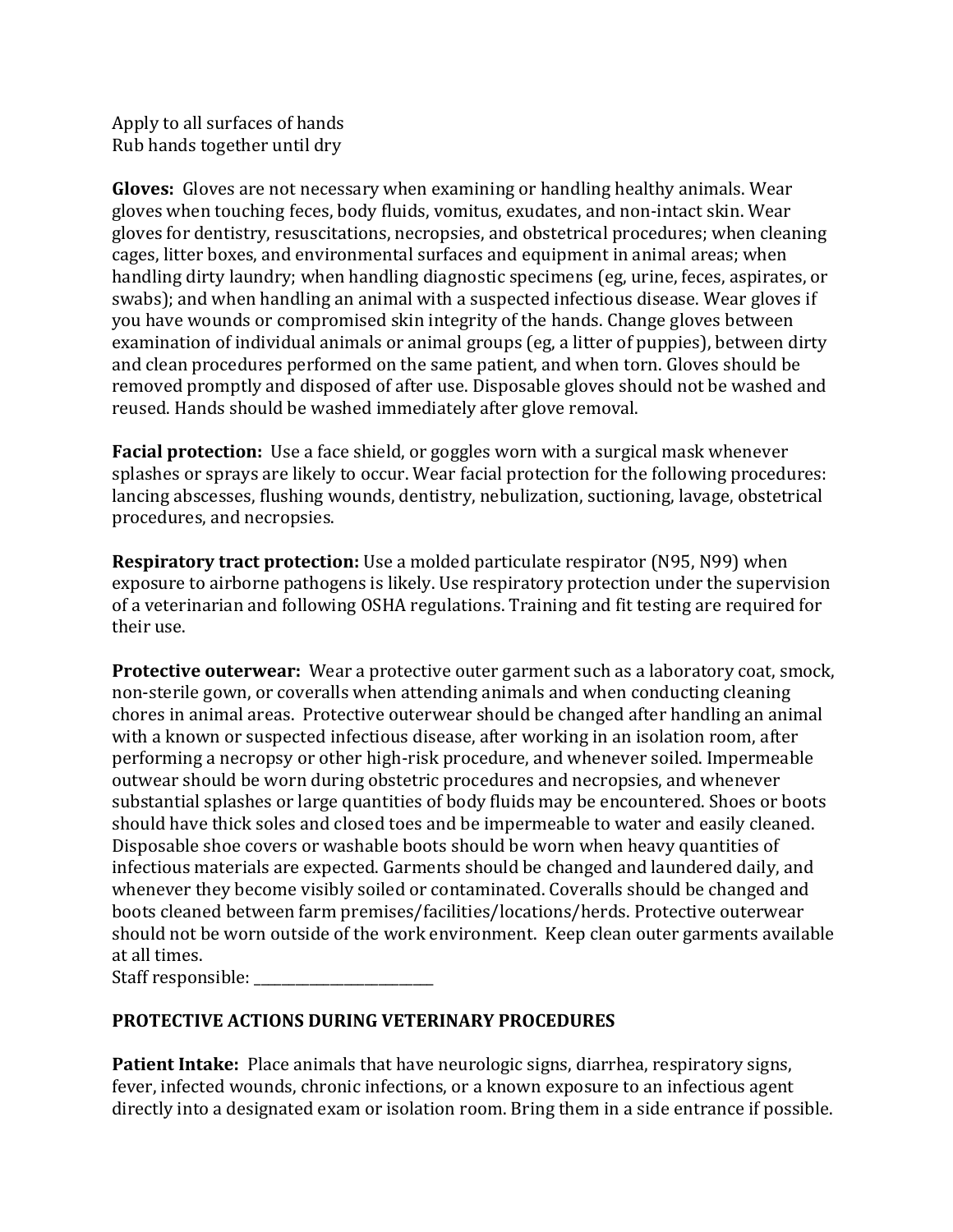**Animal handling and injury prevention:** Take precautions to prevent bites and other animal-related injuries. Identify aggressive animals and alert clinic staff. Use physical restraints, muzzles, bite-resistant gloves, and sedation or anesthesia as necessary in accordance with practice policies. Plan an escape route when handling large animals. Do not rely on owners or untrained staff for animal restraint. If there is concern for personal safety, notify:

When injuries occur, wash wounds with soap and water, then immediately report incident to:  $\qquad \qquad$   $\qquad \qquad$   $\qquad \qquad$   $\qquad \qquad$   $\qquad$   $\qquad \qquad$   $\qquad$   $\qquad$   $\qquad$   $\qquad$   $\qquad$   $\qquad$   $\qquad$   $\qquad$   $\qquad$   $\qquad$   $\qquad$   $\qquad$   $\qquad$   $\qquad$   $\qquad$   $\qquad$   $\qquad$   $\qquad$   $\qquad$   $\qquad$   $\qquad$   $\qquad$   $\qquad$   $\qquad$   $\qquad$   $\qquad$   $\qquad$   $\qquad$ If medical attention is needed contact: \_\_\_\_\_\_\_\_\_\_\_\_\_\_\_\_\_\_(health-care provider) Bite incidents will be reported to: \_\_\_\_\_\_\_\_\_\_\_\_\_\_\_\_(public health agency) as required by law. Telephone number:

**Examination of animals:** Wear protective outerwear and perform hand hygiene before and after examination of individual animals or animal groups (eg, a litter of puppies). Use gloves and other protective equipment as appropriate to examine potentially infectious animals. Keep potentially infectious animals in a designated examination room until diagnostic procedures and treatments have been performed.

**Injections, venipuncture, and aspiration procedures:** Wear gloves when performing soft tissue or body fluid aspirations and while performing venipuncture on animals suspected of having an infectious disease. Trained personnel should restrain animals to minimize needlestick injuries due to animal movement. Do not bend needles, pass an uncapped needle to another person, or walk around with uncapped needles. Do not remove an uncapped needle from the syringe by hand or place a needle cap in the mouth. Do not recap needles unless the one-handed scoop method is used.

## **One-handed scoop method for recapping needles:**

Place the cap on a horizontal surface Hold the syringe with attached needle in 1 hand Use the needle to scoop up the cap without use of the other hand Secure the cap by pushing it against a hard surface

Dispose of all sharps in designated containers. After injection of live vaccines, or performing soft tissue or body fluid aspirations, dispose of the used syringe with needle attached in a sharps container. Otherwise, you may remove the needle with a forceps and throw the syringe away in the trash. Do not transfer sharps from one container to another. Replace sharps containers before they are completely full. Staff responsible:

**Dental procedures:** Wear protective outerwear, headcover, gloves, and facial protection when performing dental procedures or when in range of splashes or sprays (such as when monitoring anesthesia).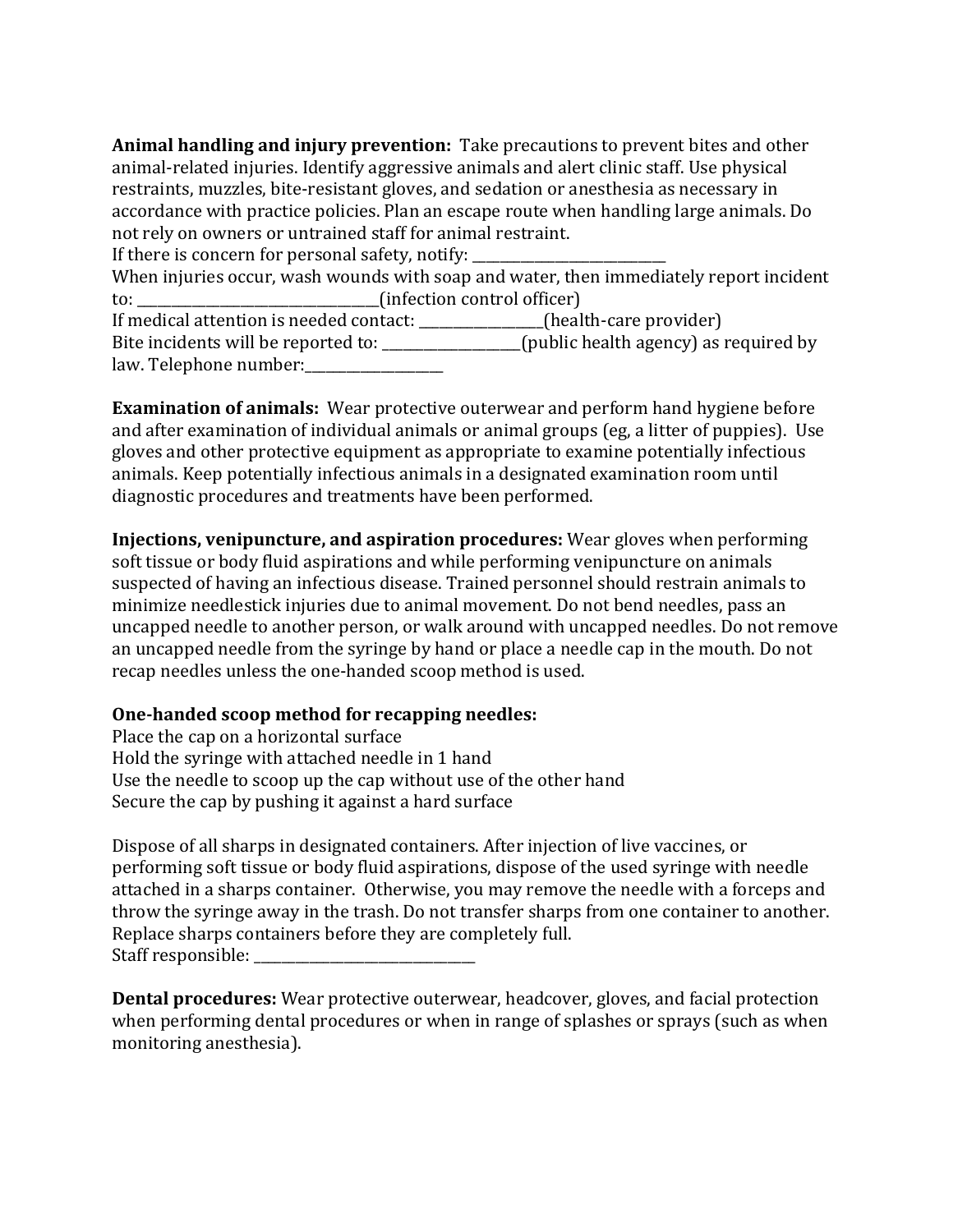**Resuscitation:** Wear gloves and facial protection. Use a manual resuscitator, anesthesia machine, or ventilator to resuscitate animals. Do not blow directly into the mouth, nose, or endotracheal tube of the animal.

**Obstetrics:** Wear gloves or shoulder-length sleeves, facial protection, and impermeable outerwear. Do not blow directly into the nose or mouth of a non-respiring neonate. **Necropsy:** Wear cut-resistant gloves, facial protection, and impermeable outerwear. Also wear eye protection and a respirator when using a band saw or other power equipment. Only necessary personnel are allowed in the vicinity of the procedure. If an animal is suspected of having a notifiable infectious or a foreign animal disease, consult with the State Veterinarian before proceeding with a necropsy. Contact information for State Veterinarian's office:

**Diagnostic specimen handling:** Wear protective outerwear and gloves. Handle feces, urine, vomitus, aspirates, and swabs as if they were infectious. Discard gloves and perform hand hygiene before touching clean items (eg, medical records, keyboard, telephone). Eating and drinking are not allowed in the laboratory.

**Wound care and abscesses:** Wear protective outerwear and gloves for debridement, treatment, and bandaging of wounds. Facial protection should also be used when lancing abscesses or lavaging wounds. Discard used bandages. Handle used scissors, clipper blades and other equipment as if contaminated. Autoclave or gas sterilize left-over bandaging material before putting it away. Perform hand hygiene after removing gloves.

## **ENVIRONMENTAL INFECTION CONTROL**

**Cleaning and disinfection of equipment and environmental surfaces:** Wear gloves when cleaning and disinfecting cages and other surfaces in animal areas. Perform hand hygiene afterwards. Clean surfaces and equipment to remove organic matter, and then disinfectant according to manufacturer's instructions. Clean and disinfect animal cages, toys, and food and water bowls between uses and whenever visibly soiled. Clean litter boxes at least once daily. Keep clean items separate from dirty items.

**Isolation of infectious animals:** Put animals with an infectious disease in isolation as soon as possible. Clearly mark the room or cage to indicate the patient's status and describe additional precautions. Limit access to the isolation room. Keep a sign-in log of all people (including owners or other non-employees) having contact with an animal in isolation. Keep only the equipment needed for the care and treatment of the patient in the isolation room, including dedicated cleaning supplies. PPE should be donned immediately prior to care of the animal in isolation and removed just prior to leaving isolation. Discard gloves after use. Leave reusable personal protective equipment (eg, gown, mask) in the isolation room. Clean and disinfect or discard protective equipment between patients and whenever contaminated by body fluids. Disassemble and thoroughly clean and disinfect any equipment that has been used in the isolation room. Place potentially contaminated materials in a bag before removal from the isolation room. Staff responsible: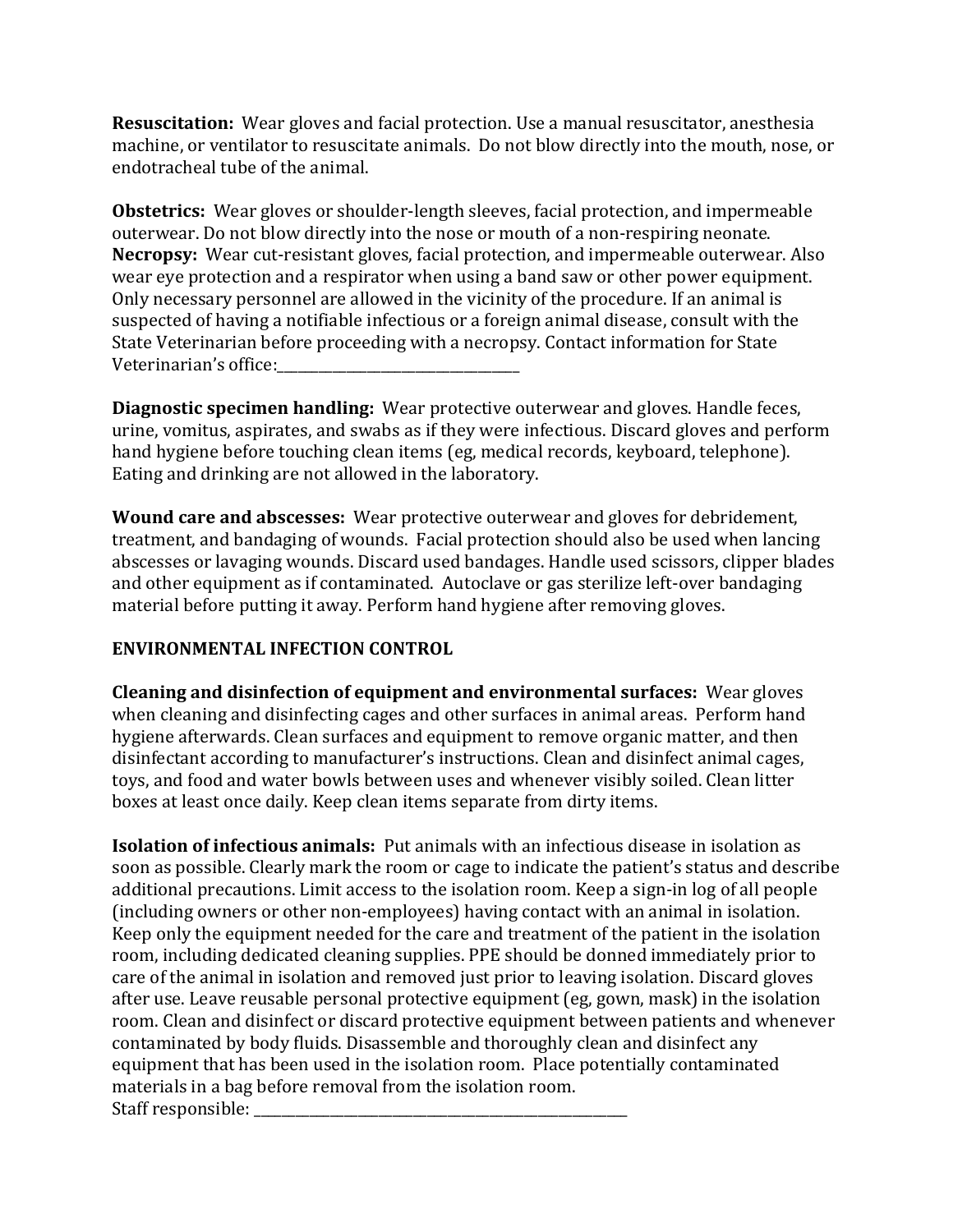**Handling laundry:** Wear gloves and protective outerwear when handling soiled laundry. Check for sharps before items are laundered. Wash animal bedding and other laundry in the facility with standard laundry detergent, and completely machine dry at the highest temperature suitable for the material. Use separate storage and transport bins for clean and dirty laundry. Outerwear to be laundered at home should be transported in a plastic bag, kept separate from household items, washed separately and then thoroughly machine dried.

**Spill Response and decontamination:** Immediately contain spills and splashes of potentially infective substances with absorbent material (eg, paper towels, sawdust, or cat litter). Use PPE to protect against the potentially infective agent and the cleaning/disinfectant to be used. Consult and follow the label recommendations. Pick up the material, seal it in a leak-proof plastic bag, and clean and disinfect the area. Keep clients, patients, and employees away from the spill area until disinfection is completed.

**Veterinary medical waste:** *Insert here your local and state ordinances regulating disposal of animal waste, pathology waste, animal carcasses, bedding, sharps, and biologics. Refer to the US Environmental Protection Agency website* (http://www.epa.gov/epawaste/nonhaz/industrial/medical/programs.htm*) and the American Veterinary Medical Association website (https://www.avma.org/PracticeManagement/Administration/Pages/AVMA-Policies-Relevant-to-Waste-Disposal.aspx) for guidance.*

**Rodent and vector control:** Seal entry portals, eliminate clutter and sources of standing water, keep animal food in closed metal or thick plastic covered containers, and dispose of food waste properly to keep the facility free of rodents, mosquitoes, and other arthropods. Check and treat animals entering the veterinary facility for vector parasites.

**Other environmental controls:** Use the employee break room or designated area for eating, drinking, smoking, application of make-up, and similar activities. These activities should not occur in animal-care areas or in the laboratory. Do not keep food or drink for human consumption in the same refrigerator as food for animals, biologics, or laboratory specimens. Dishes for human use should be washed and stored away from animal-care and animal food preparation areas.

### **OCCUPATIONAL HEALTH**

**Infection control and employee health management:** The following personnel are responsible for development and maintenance of the practice's infection control policies, record keeping, and management of workplace exposure and injury incidents. Staff responsible:

**Record keeping:** Current emergency contact information will be maintained for each employee. Records will be maintained on vaccinations, rabies virus antibody titers, and exposure and injury incidents. Changes in health status (eg, pregnancy) that may affect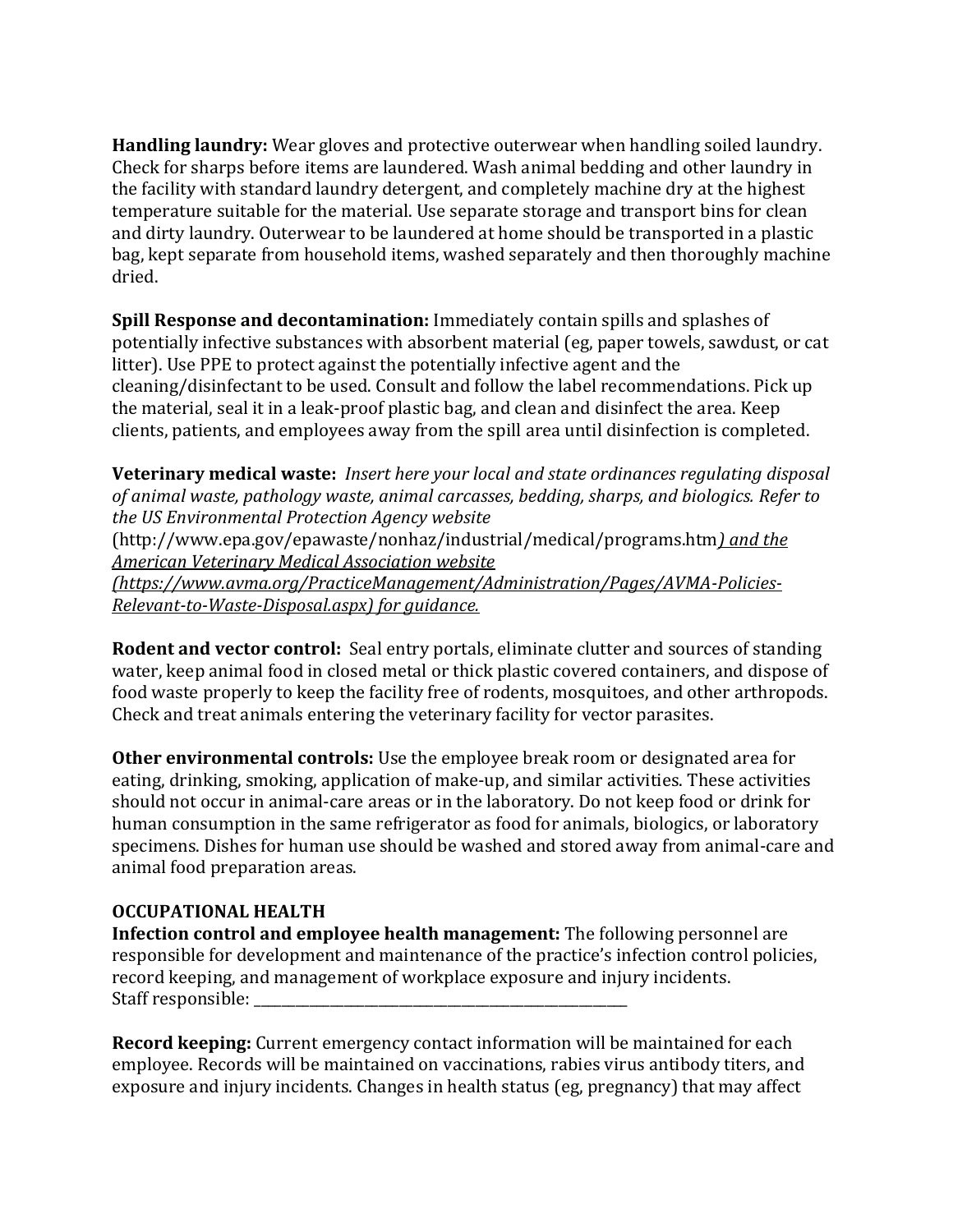work duties should be reported to and recorded by the office manager so that accommodations may be made.

**Pre-exposure rabies vaccination:** All staff with animal contact must be vaccinated against rabies, followed by periodic titer checks and rabies vaccine boosters, in accordance with the recommendations of the Advisory Committee on Immunization Practices (CDC, 2008).

**Tetanus vaccination:** Tetanus immunizations must be up-to-date. Report and record puncture wounds, animal bites, and other animal-related trauma. Consult a health-care provider regarding the need for a tetanus booster.

**Influenza vaccination:** Veterinary personnel are encouraged to receive the current seasonal influenza vaccine. The CDC website and healthcare consultation will be used for guidance (www.cdc.gov).

**Documenting and reporting exposure incidents:** Report incidents that result in injury or potential exposure to an infectious agent to:

Information will be collected for each exposure incident using OSHA forms 301, 300, 300A. Incident reporting includes documenting date, time, location, person(s) injured or exposed, vaccination status of injured person(s), other persons present, description of the incident, whether health-care providers and public health authorities were consulted, the status of any animals involved (eg, vaccination history, clinical condition, and diagnostic information), first aid provided, and plans for follow-up.

**Staff training and education:** Infection control and hazard awareness training and education will be documented in the employee health record.

**Pregnant and immunocompromised personnel:** Pregnant and immunocompromised employees are at increased risk from zoonotic diseases. If you are concerned that your work responsibilities may put you at increased risk, inform:

so that preventive measures may be taken (such as increased use of PPE) and other accommodations may be made. Consultation between the supervising veterinarian and a health-care provider may be needed.

The following information is attached to the Infection Control Plan:

• Emergency services telephone numbers—fire, police, sheriff, animal control, poison control, etc

- Reportable or notifiable veterinary diseases and where to report
- State Department of Agriculture or Board of Animal Health contact information and regulations
- State and local public health contacts for consultation on zoonotic diseases
- Public Health Laboratory services and contact information
- Environmental Protection Agency (EPA)-registered disinfectants
- Occupational Safety and Health Administration (OSHA) regulations
- Animal waste disposal and biohazard regulations
- Rabies regulations